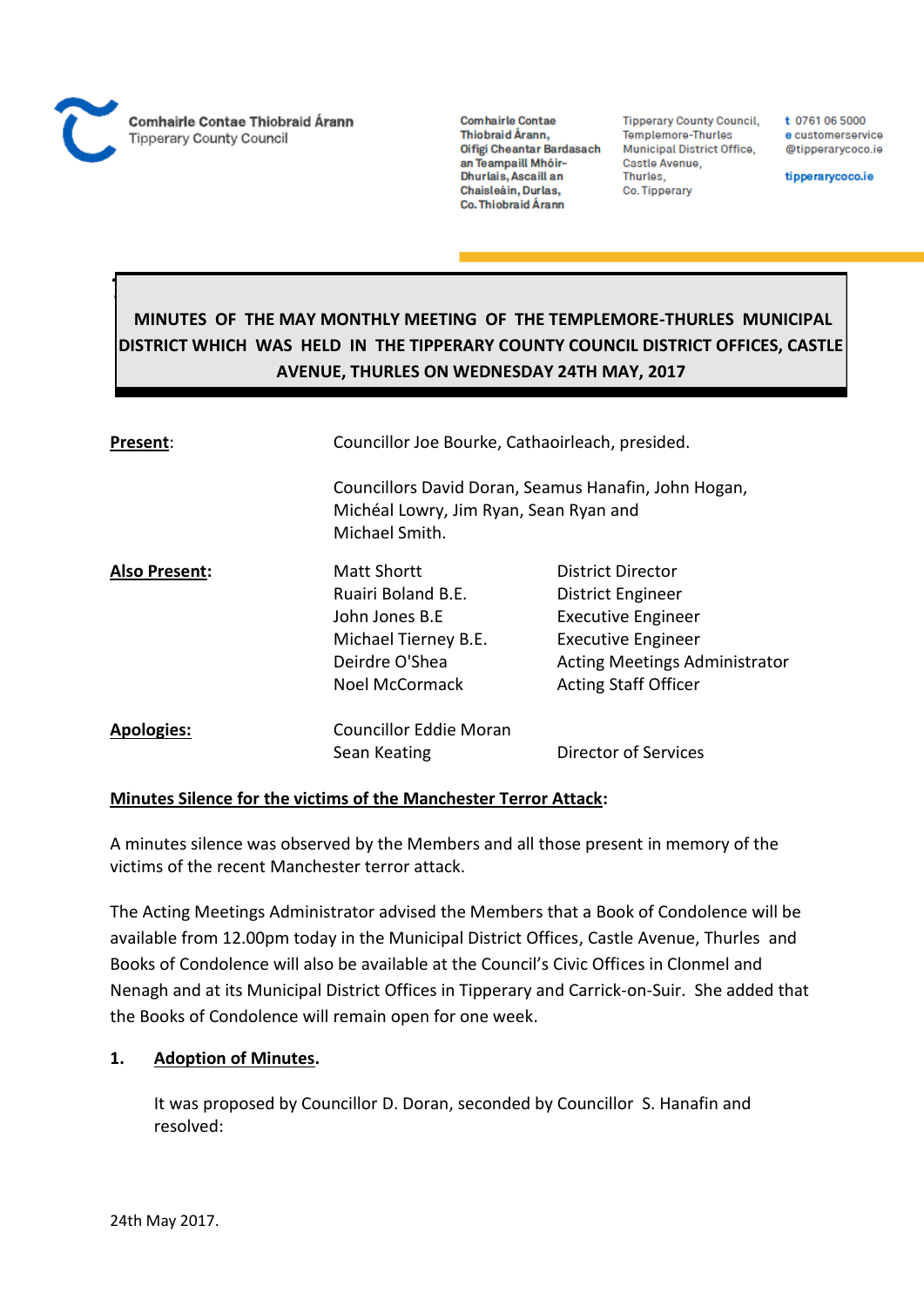**Comhairle Contae** Thiobraid Árann. Oifigi Cheantar Bardasach an Teampaill Mhóir-Dhurlais, Ascaill an Chaisleáin, Durlas, Co. Thiobraid Árann

**Tipperary County Council,** Templemore-Thurles Municipal District Office, Castle Avenue, Thurles, Co. Tipperary

t 0761 06 5000 e customerservice @tipperarycoco.ie

tipperarycoco.ie

"That the Minutes of the Monthly Meeting which was held on the 26th April, 2017 be adopted as a true record of the business transacted at the Meeting."

## **2. Water Services Section.**

The Cathaoirleach welcomed Eddie Loughnane, Administrative Officer and Gerry Robinson, Senior Executive Engineer to the Meeting.

Eddie Loughnane updated the Members on the contents of the District Briefing Note as follows, copy of which was circulated at the Meeting:-

- Report should be read in conjunction with the most recent bi-monthly management report on Water Services presented to the Council at it's meeting on the 10th April, 2017.
- Irish Water has a dedicated telephone number for non domestic customers.
- The dedicated methods of engagement that Irish Water have in place for the Members and the next drop in Clinic which is likely to be held in September, 2017.
- Irish Water Major Capital Investment Plan for the District.
- Irish Water Minor Capital Programme Tipperary 2014-2016.
- A request for funding for the Rural Water Programme has been lodged with the Department and it is envisaged that an allocation may be received in June, 2017.

The Members thanked Eddie for his presentation and raised the following points :

- Issue regarding illegally parked caravans in the Templemore Waste Water Treatment Plant remains unresolved and there is also a caravan parked at the entrance to the Retirement Village adjacent to the Treatment Plant.
- Contact Irish Water regarding the need for a system to be put in place to allow for payment of Development levies in instalments.
- The commitment given by Irish Water to repair the road surface on O'Keeffe's lane, Littleton leading to the Sewerage Treatment Plant has not been honoured.
- Reports of numerous water outages in Ballysloe and Gurteen areas in the last three months.
- Update on the take up of funding for the replacement of lead pipes in residential dwellings.
- Essential safety works at the Lidl Roundabout, Thurles are being held up as result of works that need to be undertaken by Irish Water.
- Timeframe for completion of Drainage Area Plans for Roscrea Sewerage Scheme and Thurles Sewerage Scheme.
- Clarify who is responsible for fire hydrants and water bills associated with them.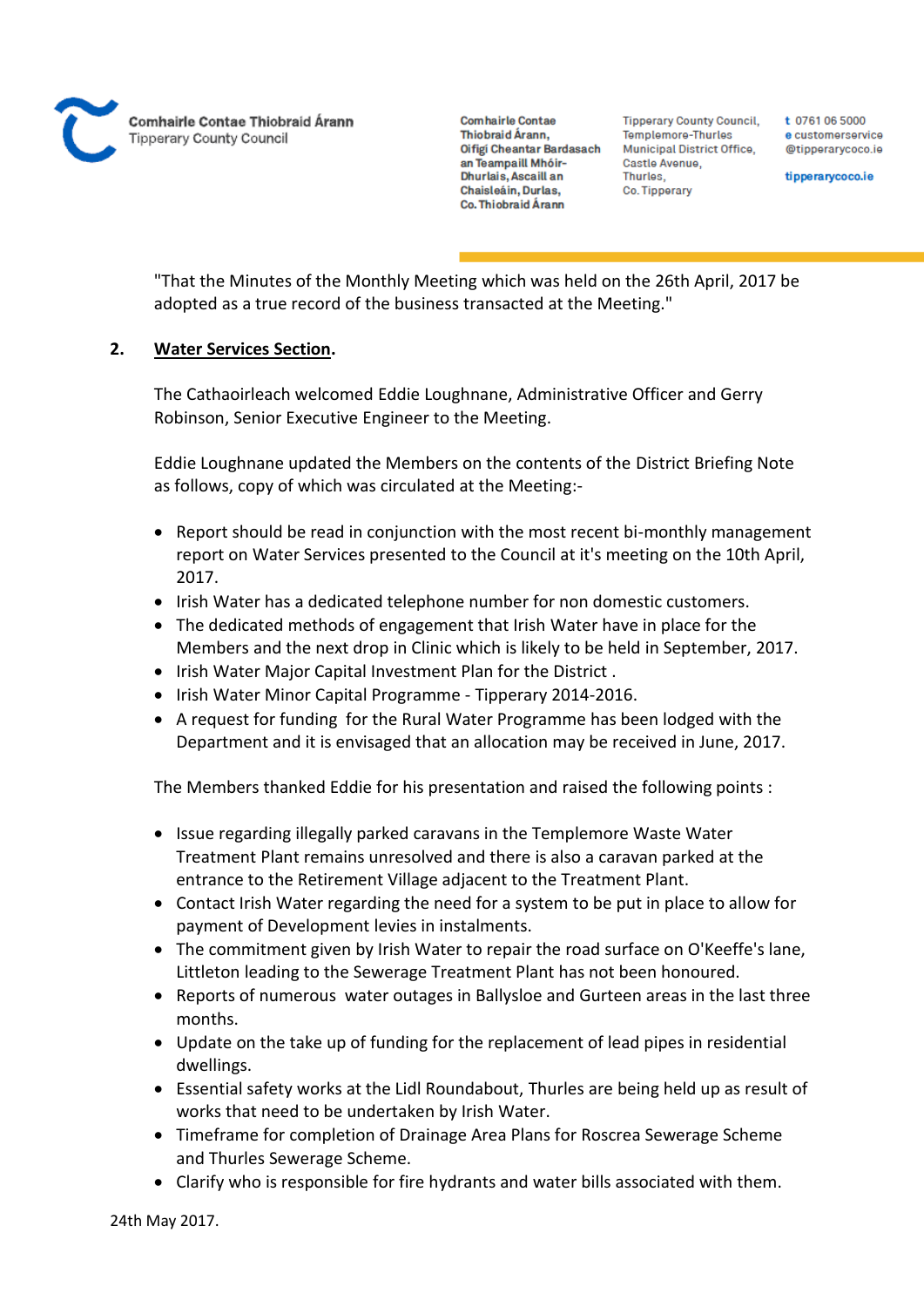

**Tipperary County Council,** Templemore-Thurles **Municipal District Office,** Castle Avenue, Thurles. Co. Tipperary

t 0761 06 5000 e customerservice @tipperarycoco.ie

tipperarycoco.ie

- Establish if there is a resolution process in place for people who had queried water bills with the Council and these queries remained unresolved at the time of the change-over to Irish Water.
- It is unacceptable that raw sewage enters the River Suir when there is an overflow at the Thurles Waste Water Treatment Plant.

Responses to the issues raised were as follows:

- It is envisaged that there will be some progress shortly with regard to the issue of the caravans parked at the Waste Water Treatment Plant in Templemore.
- Irish Water has indicated from the start that they will not agree to instalment plans for the payment of Development Charges and contact will be made with them advising that the Councillors are fully supportive of the introduction of such a system.
- Issues regarding the condition of the road at O'Keeffe's Lane, Littleton will be referred to Irish Water again.
- The recent water outages in Ballysloe and Gurteen will be investigated.
- The consumption of water and payment of bills associated with the use of or leaks from fire hydrants should be referred to Irish Water.
- There have been no new applications under the scheme for the replacement of lead pipes in residential dwellings.
- Irish Water will normally write to the Council regarding water bills that have been queried previously with the Council.
- Irish Water has appointed consultants to undertake CCTV surveys on the sewage network in Roscrea and Thurles which will establish what improvements are required.
- The storm overflows are a recognised pressure on networks in towns where there are Waste Water Treatment Plants and combined sewer systems and the issue of discharges, during heavy rainfall, to the River Suir, Thurles will be raised again with Irish Water.
- Contact will be made with Irish Water regarding the request by the Members to extend the proposed works on Abbey Road, Thurles to ensure that the road surface is not dug up again following resurfacing works.

The Cathaoirleach and Members thanked Eddie Loughnane and Gerry Robinson for the update and they withdrew from the Chamber.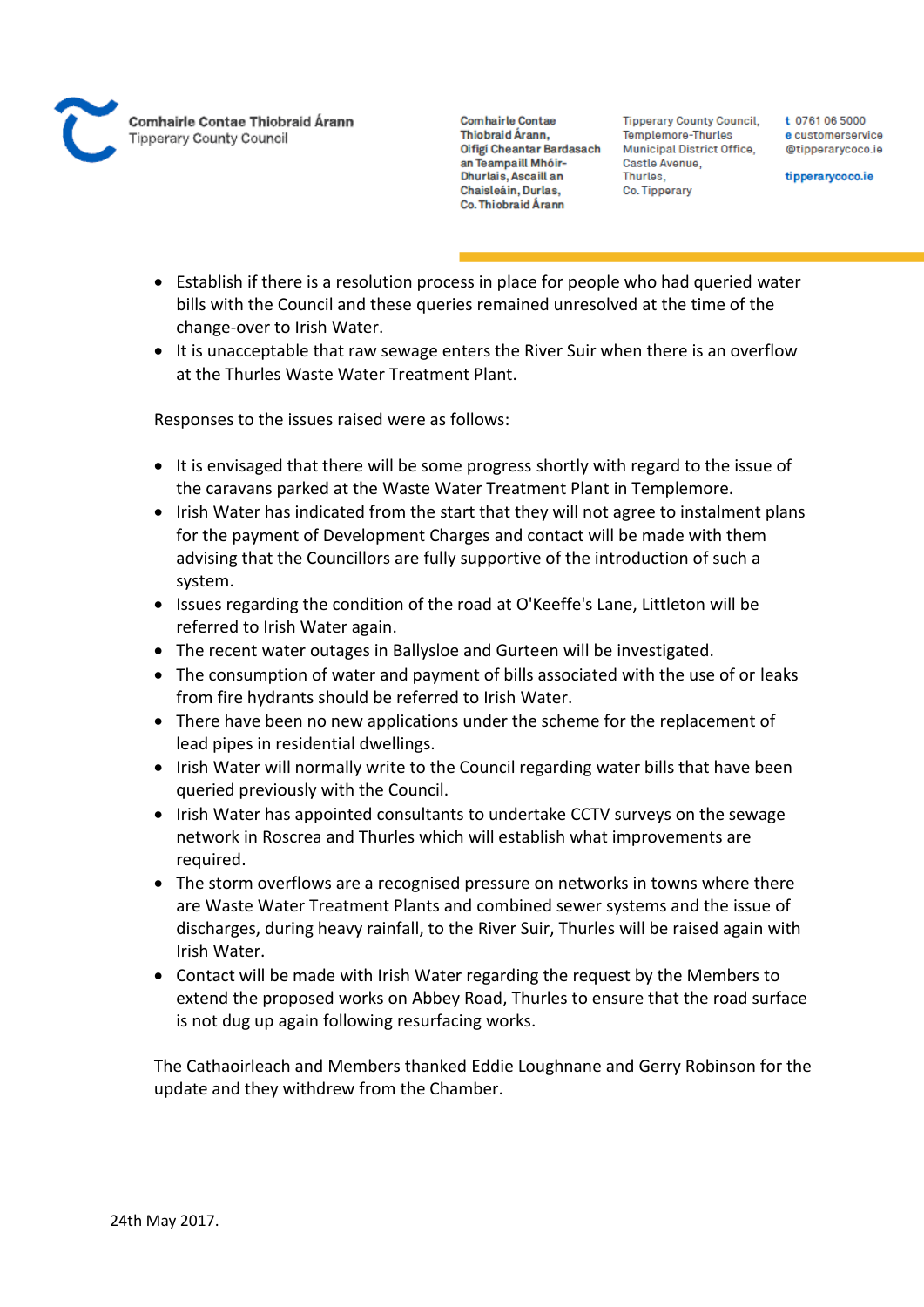

**Tipperary County Council,** Templemore-Thurles Municipal District Office, Castle Avenue, Thurles. Co. Tipperary

t 0761 06 5000 e customerservice @tipperarycoco.ie

tipperarycoco.ie

## **3. Environment Section.**

Marion O'Neill, Senior Executive Officer and Michael Woulfe, Senior Executive Engineer were in attendance for this item.

Marion O'Neill briefed the Members on a Report prepared to the 30th. April, 2017, which was circulated at the Meeting, outlining activities in the District under the following headings:-

- Infrastructure & Maintenance Burial Grounds
- Civic Amenity Sites
- **•** Community Services
- Control of Dogs
- Derelict Sites
- Litter & Waste Enforcement
- Public Awareness Events
- Waste Management
- Environmental Protection
- Complaints received to date.

The Members thanked Marion for her presentation and raised the following points :

- Establish timeframe and details of improvement works to be undertaken at Roscrea Civic Amenity site and clarify the amount and implementation date of charges to be levied on customers.
- Removal of rubble etc inside the wall between the new and old graveyard at Holycross and creation of a dedicated area in the graveyard for stockpiling of rubble/wreaths for subsequent removal.
- The removal of trees from the graveyards in The Ragg and Borrisoleigh needs to be expedited.
- A survey needs to be undertaken on the condition of the footpaths in the graveyards located within the District and monies set aside to undertake essential repairs.
- Establish the number of prosecutions that have been initiated for dog fouling and request that the dangers of dog fouling in recreational areas be highlighted.
- Provision of a Civic Amenity site in Thurles.
- Introduce an out of hours Litter Enforcement Service.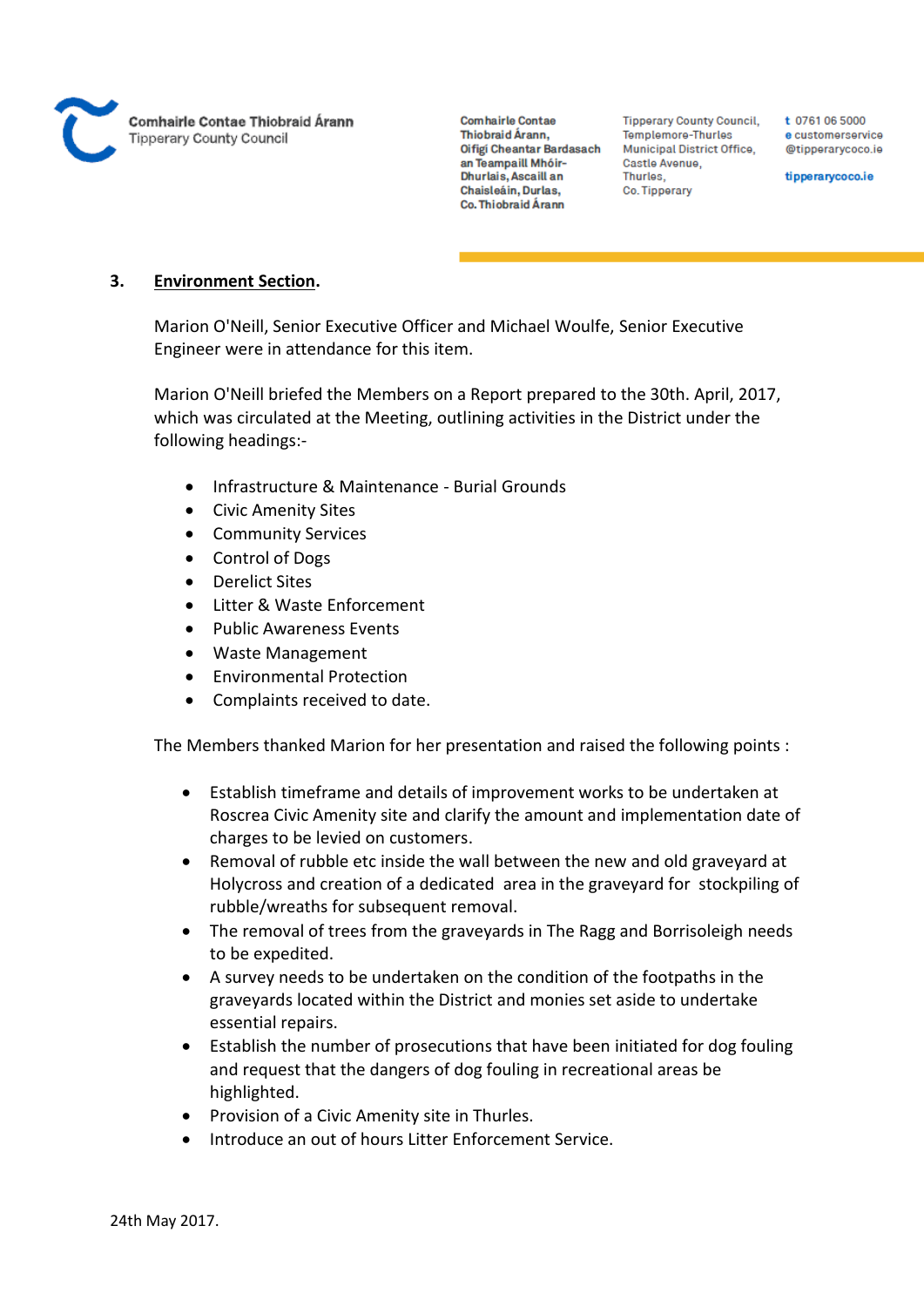

**Tipperary County Council,** Templemore-Thurles Municipal District Office, Castle Avenue, Thurles. Co. Tipperary

t 0761 06 5000 e customerservice @tipperarycoco.ie

tipperarycoco.ie

- Address the issue of illegal dumping at Ladyswell, Thurles and at the Bog Walk in Two Mile Borris.
- Housing estates/roads that are impacted negatively by trees should be examined by the Council particularly in Church Avenue, Templemore, Moyne Road and Willowmere Drive, Thurles.
- Write to Bórd Na Móna to establish their future plans for the Briquette factory site and the adjoining bogland.
- Fence at Rathnavenoge graveyard is in need of replacement.
- Poor condition of St. Joseph's Old Cemetery, Templemore.
- Establish when additional land will be required to extend St. Joseph's New Cemetery, Templemore. An undertaking was given by the former Templemore Town Council that a figure of Christ would be placed on the cross in St. Joseph's New Graveyard.
- The urgent need to engage a Caretaker for graveyards located in Moycarkey and Two-Mile-Borris.
- The early warning system to deal with control of horses in public areas in Littleton has not been successful in recent times.
- Provision of skips / additional bins in villages competing in the Tidy Towns Competition.

Responses to the issues raised were as follows:

- The request for the provision of a dedicated stockpiling area in Holycross Cemetery will be examined.
- Tender documents are being finalised for the removal of trees in graveyards at The Ragg and Borrisoleigh.
- A survey of the condition of all the footpaths in graveyards is ongoing and works are prioritised and undertaken subject to available funding. The footpaths in Moyne cemetery will be examined following a recent incident.
- The Council provide bags and collection points for clean ups in villages/areas.
- The Council is currently seeking tenders for the replacement of the fencing at Rathnaveneoge graveyard.
- An inventory of Burial Grounds will be undertaken in due course to establish those that will require extensions in the future.
- The Council is seeking to standardise the Civic Amenity Sites in the County and details of the proposed works to Roscrea Civic Amenity site will be made available.
- It is difficult to identify the owners of dogs fouling on the streets. Mutt Mitt dispensers and dedicated dog fouling bins are located in Thurles town and the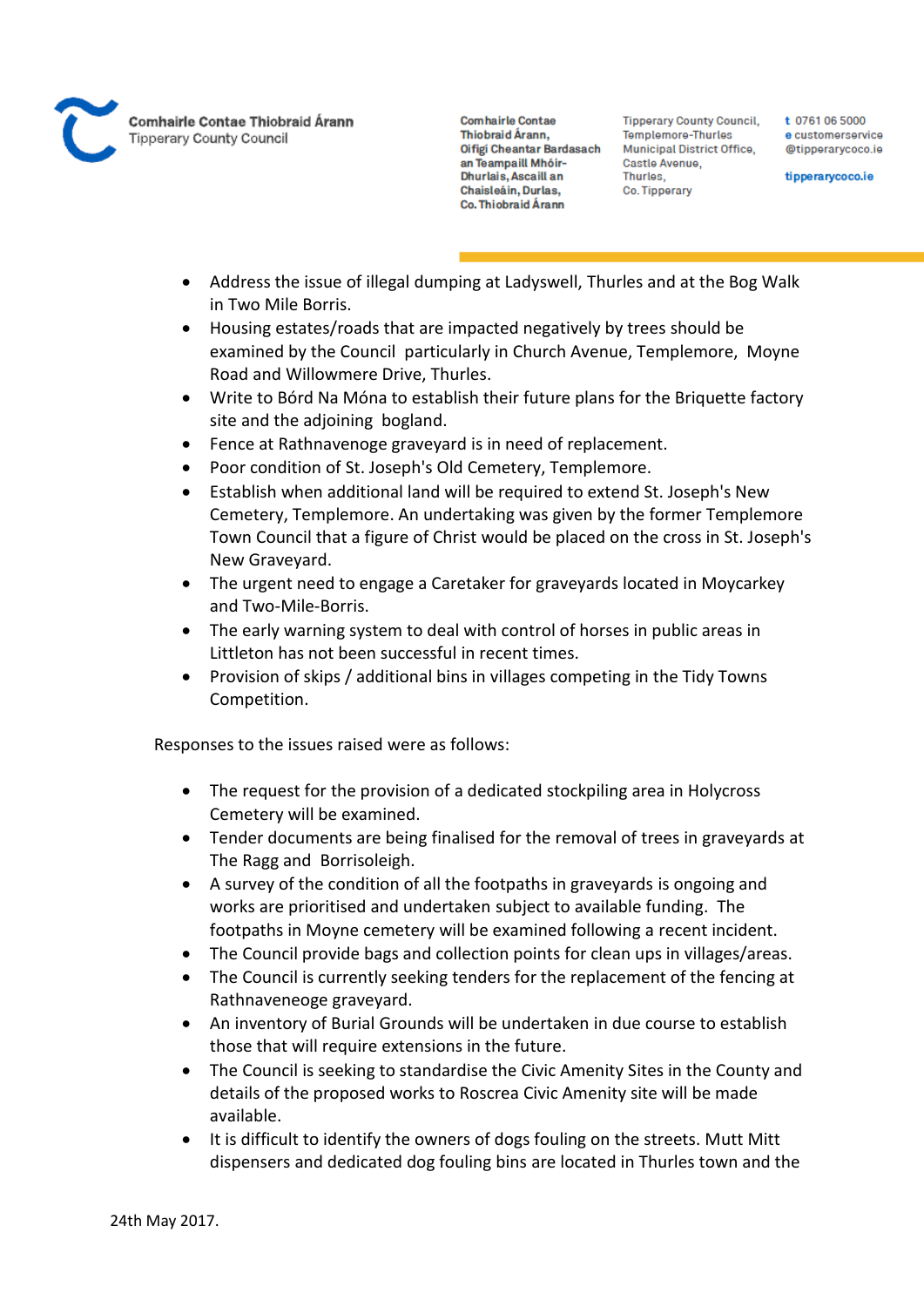

**Tipperary County Council,** Templemore-Thurles Municipal District Office, Castle Avenue, Thurles, Co. Tipperary

t 0761 06 5000 e customerservice @tipperarycoco.ie

tipperarycoco.ie

campaign to raise awareness will be continued through various initiatives being promoted throughout the County.

- The issue of control of horses particularly in Littleton will be investigated.
- The promotional dvds on the Gum Litter Campaign will be circulated.
- The request for the provision of a figure of Christ on the Cross in St. Joseph's New Cemetery, Templemore will be examined.
- A funding stream may be announced shortly which could deal with the removal of illegally dumped materials on the amenity walks at Ladyswell, Thurles and Two-Mile Borris.
- The Council is unable to provide an out of hours Litter Enforcement Service due to financial constraints.

The Cathaoirleach thanked Marion O'Neill, Senior Executive Officer and Michael Woulfe, Senior Executive Engineer for their replies and they left the Meeting.

## **4. Proposal to declare the road serving Birchill, Drombane, Co. Tipperary to be a public road.**

The Acting Meetings Administrator advised that the Director of Roads, Transportation, Health and Safety has recommended that the road serving Birchill, Drombane be declared a public road and be taken in charge.

It was proposed by Councillor J. Hogan, seconded by Councillor S. Hanafin and resolved:

"That pursuant to the provisions of Section 180 of the Planning & Development Act, 2000 (as amended) and Section 11 of the Roads Act, 1993, this Municipal District hereby agrees to declare the Road serving Birchill, Drombane to be public and to take in charge the road/lane, as per the map which was on public display during the prescribed period and as outlined in the Director of Service's Report to Members for the May 2017 Municipal District Meeting."

## **5. Proposal to declare the road serving Kilcooley Way, Gortnahoe, Co. Tipperary to be public roads.**

The Acting Meetings Administrator advised that the Director of Roads, Transportation, Health and Safety has recommended that the roads serving the housing estate at Kilcooley Way, Gortnahoe, Thurles be declared public roads and that the open spaces, carparks, sewers, watermains and service connections within the development be taken in charge.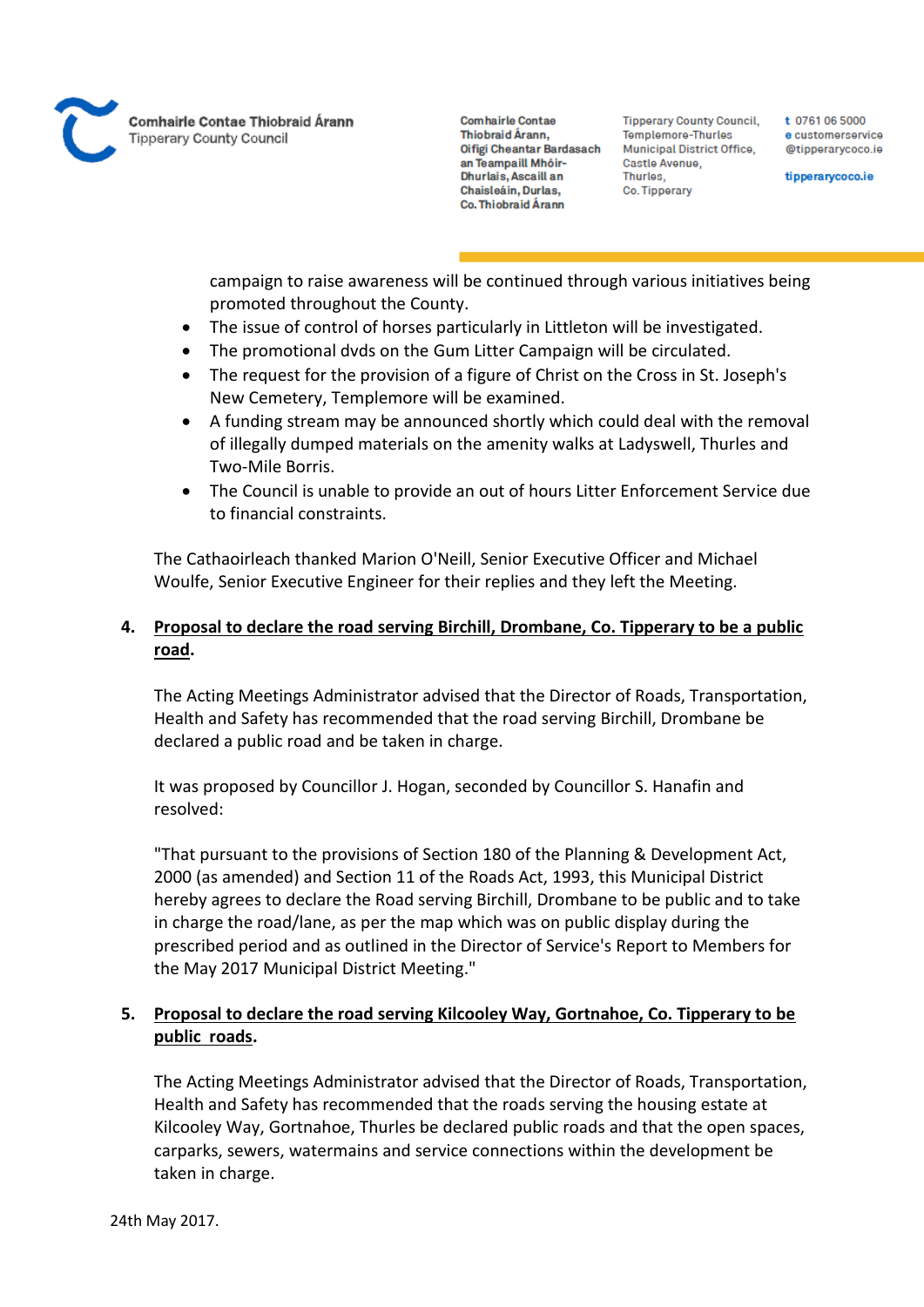

**Tipperary County Council,** Templemore-Thurles Municipal District Office, Castle Avenue, Thurles. Co. Tipperary

t 0761 06 5000 e customerservice @tipperarvcoco.ie

tipperarycoco.ie

It was proposed by Councillor J. Hogan, seconded by Councillor S. Hanafin and resolved:

"That pursuant to the provisions of Section 180 of the Planning & Development Act, 2000 (as amended) and Section 11 of the Roads Act, 1993, this Municipal District hereby agrees to declare the Road serving the Housing Estate known as Kilcooley Way, Gortnahoe to be public and to take in charge the open spaces, carparks, sewers, watermains and service connections within the development, as per the map which was on public display during the prescribed period and as outlined in the Director of Services Report to Members for the May 2017 Municipal District Meeting."

**6. To consider Report under Part 8 of the Planning & Development Regulations 2001, as amended and the Planning & Development Acts 2000, as amended for proposed Refurbishment of Liberty Square, Thurles and Development of a Car Park off Liberty Square, Thurles.**

Copy of a Report under Part 8 of the Planning & Development Regulations 2001, as amended and the Planning & Development Acts 2000 as amended was circulated with the Agenda.

The Acting Meetings Administrator outlined the next steps in progressing the project subject to the Members approval of the Chief Executives report.

The Members raised the following issues:-

- The delay at bringing the project to this stage and timeframe for completion of works.
- Consideration should be given to undertaking certain works at night in order to minimise disruption and the public/residents should be kept informed at all times of developments during the construction stage.
- Work should be suspended during busy periods i.e. opening times / closing times of schools.
- Develop a lighting design that will incorporate Christmas lighting.
- The need to progress the By Pass to alleviate traffic congestion.
- Repair water feature in the River Suir as part of the project.
- Every effort should be made to facilitate the Farmers Market and the retailers.
- Consideration should be given to the installation of a pedestrian crossing at the top of Liberty Square.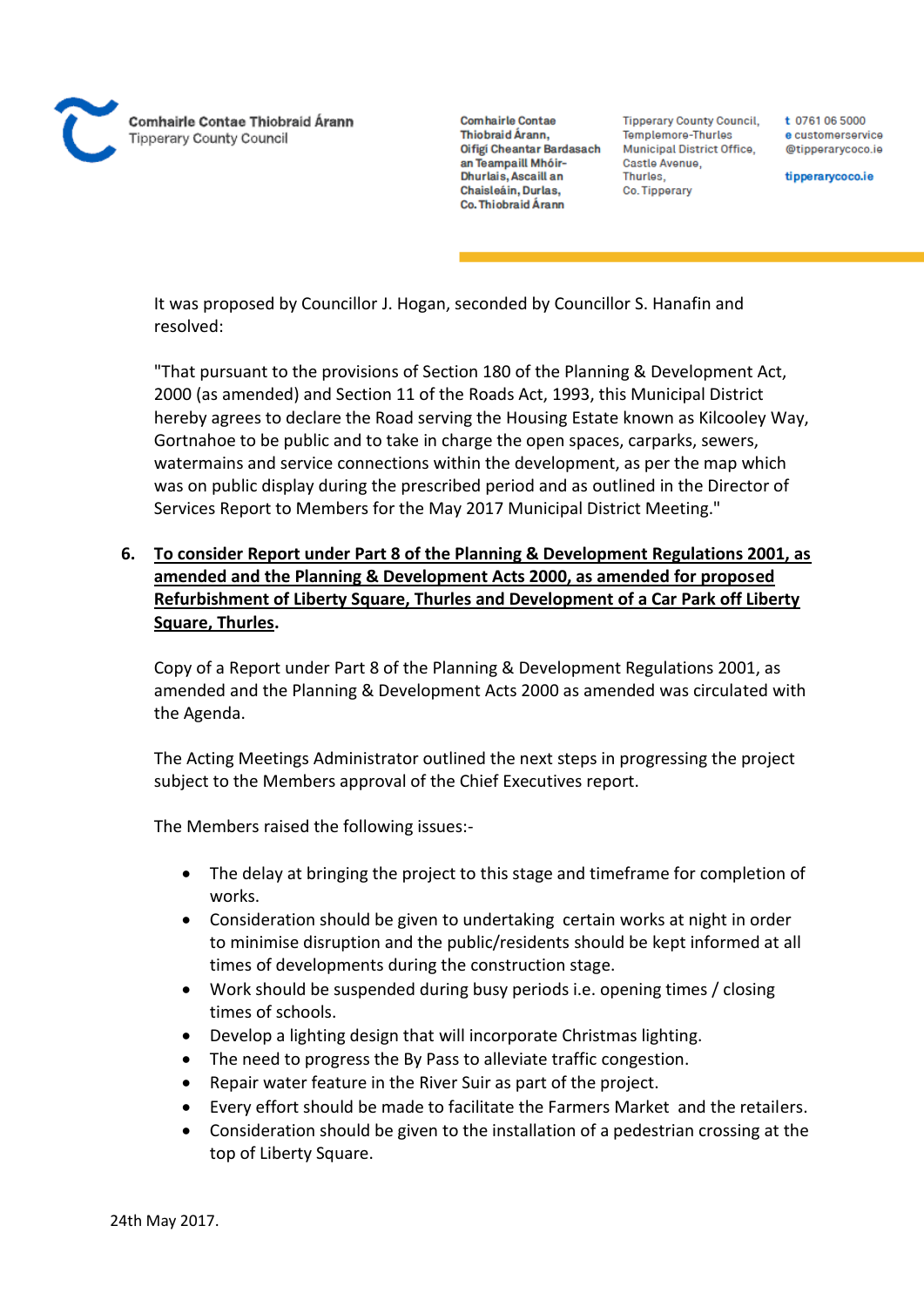

**Tipperary County Council,** Templemore-Thurles Municipal District Office, Castle Avenue, Thurles, Co. Tipperary

t 0761 06 5000 e customerservice @tipperarycoco.ie

tipperarycoco.ie

- Establish if the design addresses the needs of those with mobility issues and cyclists.
- Concern over removal of taxi rank.

The District Director confirmed that:-

- The Consultants will now progress to full design stage.
- All aspects of the design have been assessed with regard to accessibility and consultation with continue throughout the construction stage.
- The timeframes and work schedules will be agreed with the successful contractor whilst bearing in mind the cost implications of night time work and restricting hours of operation.
- Disruption will be minimised as far as possible.
- The proposal does not include the top of Liberty Square and alternative parking would have to be sourced in order to remove the parking area opposite Supermacs.
- Works will commence with the demolition of Griffins shop towards year end.
- It is proposed that the Christmas lighting will be incorporated into the lighting design for the Square.
- Provision will be made for power points between Quigleys and Frank Roches to facilitate the Farmers Market etc.
- The water feature in the River Suir does not form part of the project.
- The taxi rank will be in almost the same location.

It was proposed by Councillor D. Doran, seconded by Councillor S. Hanafin and resolved:-

"That having considered the Chief Executive's Report in accordance with Section 179(4)(a) of the Planning and Development Act 2000, in regard to the proposed Refurbishment of Liberty Square, Thurles and development of a Car Park off Liberty Square, Thurles, the Templemore-Thurles Municipal District decide that the proposed development be carried out as recommended in the Chief Executive's Report."

### **7. Templemore-Thurles Municipal District Grants Schemes 2017.**

The Acting Meetings Administrator advised the Members that 117 applications had been received under the Schemes and that all monies with the exception of €770.00 had been allocated.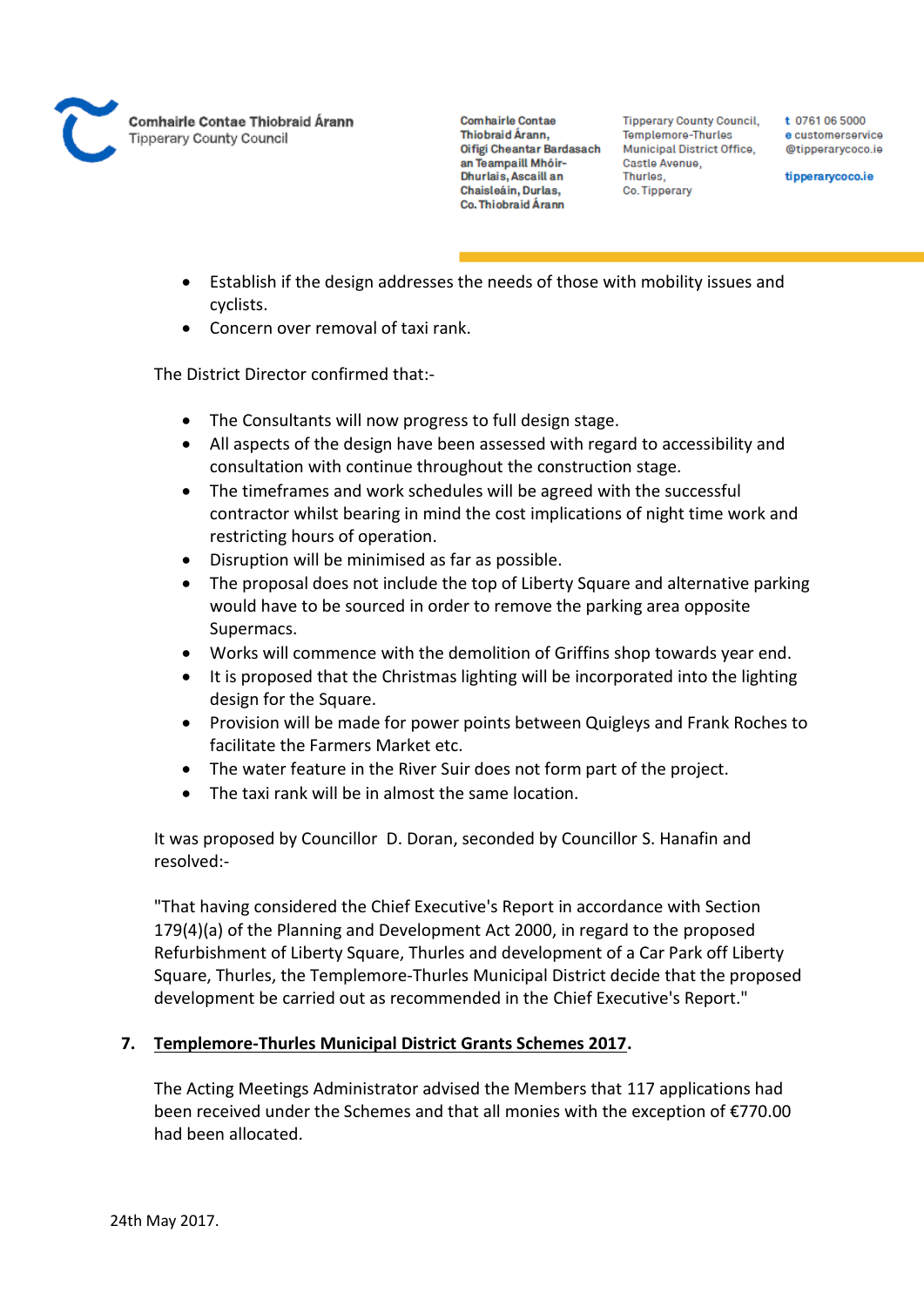**Comhairle Contae** Thiobraid Árann. Oifigi Cheantar Bardasach an Teampaill Mhóir-Dhurlais, Ascaill an Chaisleáin, Durlas, Co. Thiobraid Árann

**Tipperary County Council,** Templemore-Thurles **Municipal District Office,** Castle Avenue, Thurles, Co. Tipperary

t 0761 06 5000 e customerservice @tipperarvcoco.ie

tipperarycoco.ie

She added that an application for St Cronans Burial Ground, Church Street, Roscrea had been received and suggested that a grant in the sum of €700.00 be approved which would leave a balance of €70.00 remaining in the Grant Budget.

It was proposed by Councillor M. Smith, seconded by Councillor J. Bourke and resolved:-

"That a grant in the sum of €700.00 be paid to St. Cronans Burial Ground, Church Street, Roscrea."

The District Director thanked the Members for their contributions and prudent decision making in regard to the Schemes.

## **8. Update on the 2017 Work Programmes and the 2017 Budgets.**

Copy of the expenditure to date on the Schedule of Municipal District Works was circulated at the Meeting.

The District Engineer gave the following update on the 2017 Work Programmes:

- Road strengthening works were 60-70% completed.
- Surface dressing will commence shortly and the majority of works should be completed by the end of June.
- Works under the GMA will commence once roadwork improvements are substantially complete.

The Members raised the following issues:-

- Installation of traffic calming measures on the Nenagh side of Borrisoleigh.
- The footpath at St. Bridget's Villas, Borrisoleigh is lower than the road.
- Carry out repairs to the road surface at Bowes Public House, Thomond Road, Suir Bridge and College Lane, Thurles.
- Compile a list of locations where Japanese Knotweed is present.
- Replace the speed limit signs in Ballysloe and consider extending the installation of the flashing speed signs to other villages in the District.
- Poor condition of the road at the Amber Oil Depot, Horse & Jockey, Thurles.
- The need to improve the public lighting in Knock & Killea villages.
- Update on the resolution to the flooding at Maxfort Cross, Horse & Jockey.
- Extend footpath at Thurles Rugby Football Club, Lognafulla, Thurles.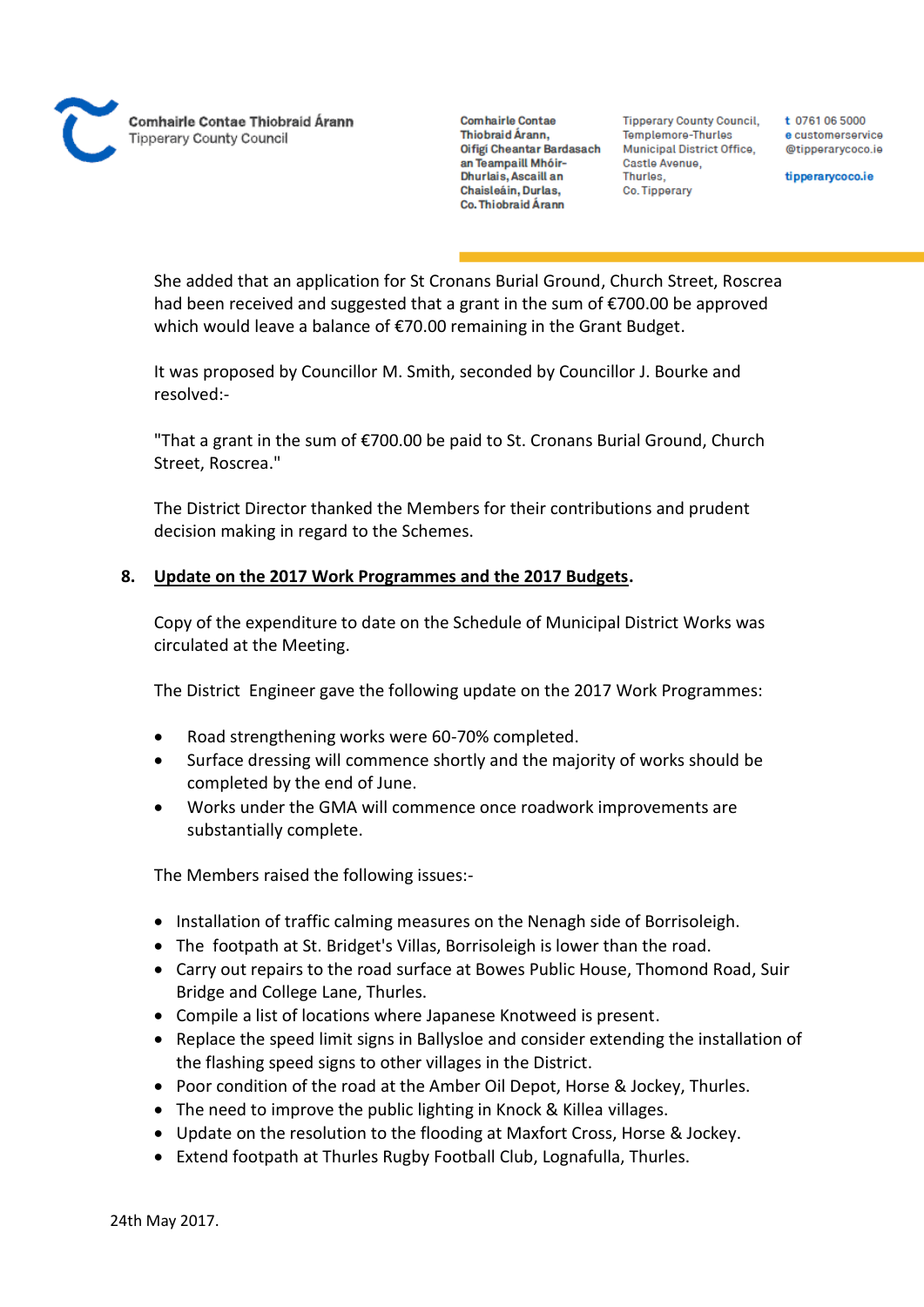

**Tipperary County Council,** Templemore-Thurles Municipal District Office, Castle Avenue, Thurles, Co. Tipperary

t 0761 06 5000 e customerservice @tipperarycoco.ie

tipperarycoco.ie

- The grass needs to be cut at the turn off for Loughmore near the Halfway House in order to improve sightlines.
- Contact the TII regarding the poor condition of the national secondary roads and footpaths in Thurles.
- Update on the proposed re surfacing works to Slievenamon Road, Thurles.
- Provision of speed signs in Loughmore village on the Templemore side and update on the signage to be erected in Clonmore Village .
- Provision should be set aside from the GMA for additional street lighting.
- Poor condition of the N62 on the Roscrea Road out of Templemore and at Scariff, Roscrea.
- Request that Coillte repair damage caused by trucks to the Sallywell Road.
- Address issue of overhanging trees from private property adjacent to Gortataggart Housing Estate, Willowmere Drive and Slievenamon Meadows, Thurles. Concern over height of trees adjacent to an apartment block in The Willows, Thurles. Prune trees on Church Avenue, Templemore and Moyne Road, Thurles.
- Rectify incorrect spelling on signage on the approach roads to Templetuohy village.

Responses to the issues raised were as follows :-

- Speed checks are currently underway in Borrisoleigh and any traffic calming measures may have an effect on the availability of parking.
- The Municipal District has less financial resources available to carry out repairs to roads and footpaths in the towns of Templemore and Thurles since the discontinuation of payment of the Urban Road Minor Improvement Grants on the abolition of the Town Councils.
- Extensive consultations are taking place with the TII regarding the condition of certain sections of the N62 in Roscrea and Templemore.
- It is envisaged that the overlay on Slievenamon Road, Thurles will be undertaken at the end of 2017.
- Roads where the top surface is unravelling will be addressed at the end of the year in order of priority and subject to the availability of funding.
- Funding was secured under the 2016 Clár Programme to erect speed display signs in villages located in the Clár region within the District. There is no specific budget to provide the signs in villages outside of the Clár region.
- A number of locations of Japanese Knotweed have been identified in the District and any other reported locations will be investigated.
- Applications under the 2017 Clár Scheme have been submitted for Clonmore Village and at Moyne Athletic Club and Community Centre.
- There is no budget for the provision of additional public lighting in the District.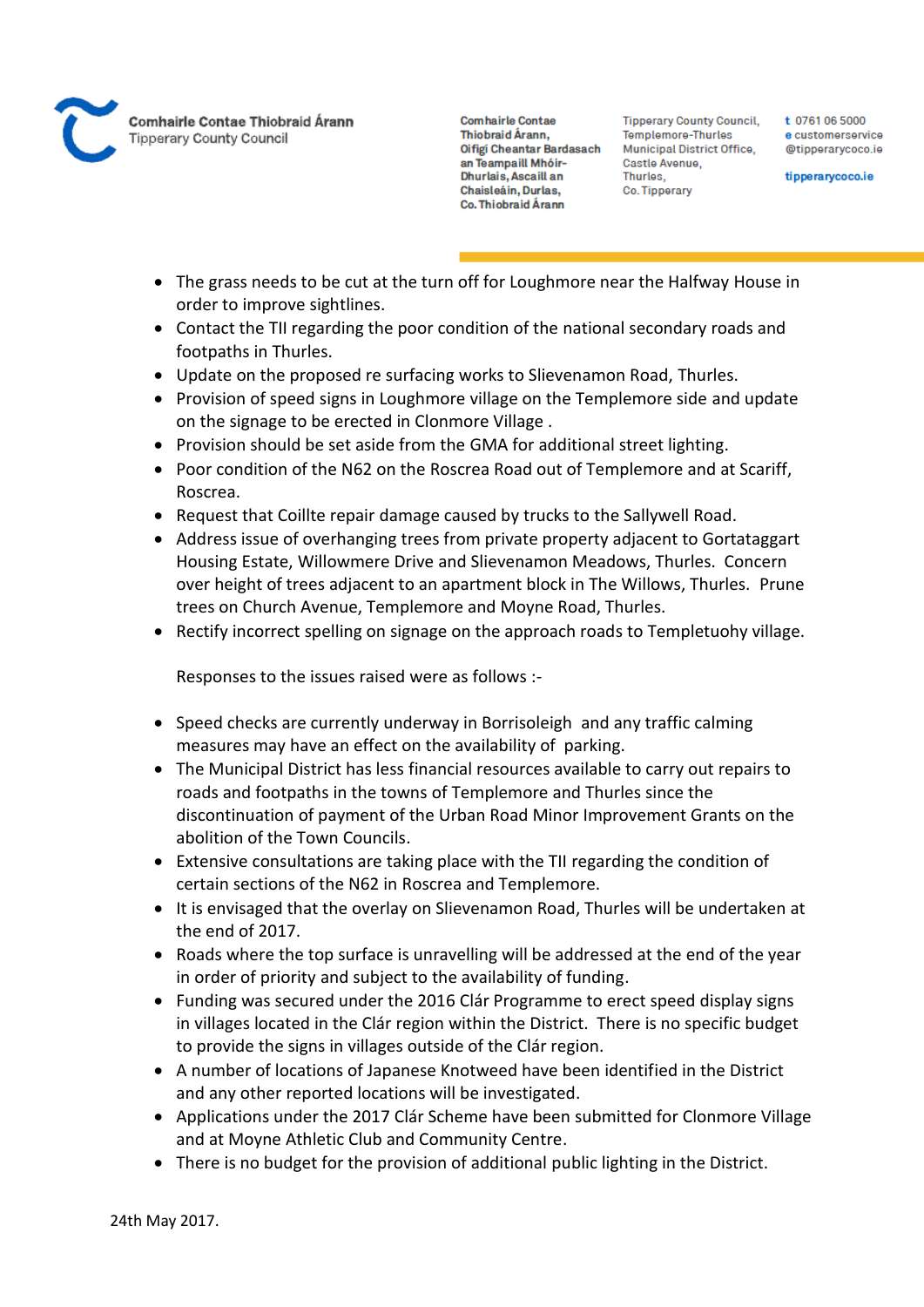

**Tipperary County Council,** Templemore-Thurles Municipal District Office, Castle Avenue, Thurles, Co. Tipperary

t 0761 06 5000 e customerservice @tipperarycoco.ie

tipperarycoco.ie

## **9. Update on Projects.**

| Roscrea Enhancement Scheme and<br>The public consultation process has                  |  |  |
|----------------------------------------------------------------------------------------|--|--|
| commenced on the Roscrea Traffic and<br>Roscrea Traffic and Transportation Plan.       |  |  |
| Transportation Plan and Roadplan will be                                               |  |  |
| invited to make a presentation to the                                                  |  |  |
| Members at the June Monthly Meeting.                                                   |  |  |
| An advertisement was placed in local<br>Roscrea, Templemore and Thurles Town           |  |  |
| <b>Enhancement and Painting Schemes</b><br>newspapers this week and on the             |  |  |
| 2017.<br>Council's website inviting applications                                       |  |  |
| under the Schemes.                                                                     |  |  |
| Templemore Christmas Lighting Plan.<br>Proposals are being formulated in               |  |  |
| conjunction with Templemore                                                            |  |  |
| Development Association and plans will                                                 |  |  |
| be brought before the Members for                                                      |  |  |
| consideration at the June Monthly                                                      |  |  |
| Meeting.                                                                               |  |  |
| Tenders have been received and will be<br>Repairs / Improvements to Templemore         |  |  |
| Town Hall.<br>assessed this week.                                                      |  |  |
| Templemore Town Park Extension.<br>The Council is awaiting feedback from               |  |  |
| stakeholders.                                                                          |  |  |
| Town / Village Renewal Project 2016 -<br>The new Garden in Templemore Town             |  |  |
| New Garden in Templemore Town Park<br>Park is completed.                               |  |  |
|                                                                                        |  |  |
| Structures at Risk Fund 2017 - Blackcastle,<br>Tender documents are being prepared for |  |  |
| conservation works to Blackcastle,<br>Templemore.                                      |  |  |
| Templemore.                                                                            |  |  |
| This was dealt with under Item 6 of the<br>Liberty Square Refurbishment and            |  |  |
| development of a carpark.<br>Agenda.                                                   |  |  |
| Thurles Town Park.<br>Repairs to the roof are ongoing.<br>i.                           |  |  |
| The Council is awaiting approval of<br>ii.                                             |  |  |
| the Gardaí for the CCTV server                                                         |  |  |
| covering Thurles town to be                                                            |  |  |
| relocated to the Garda Station,                                                        |  |  |
| Thurles.                                                                               |  |  |
| The public toilet has been<br>iii.                                                     |  |  |
| relocated and the contractor is                                                        |  |  |
| awaiting receipt of parts before it                                                    |  |  |
| can be properly commissioned.                                                          |  |  |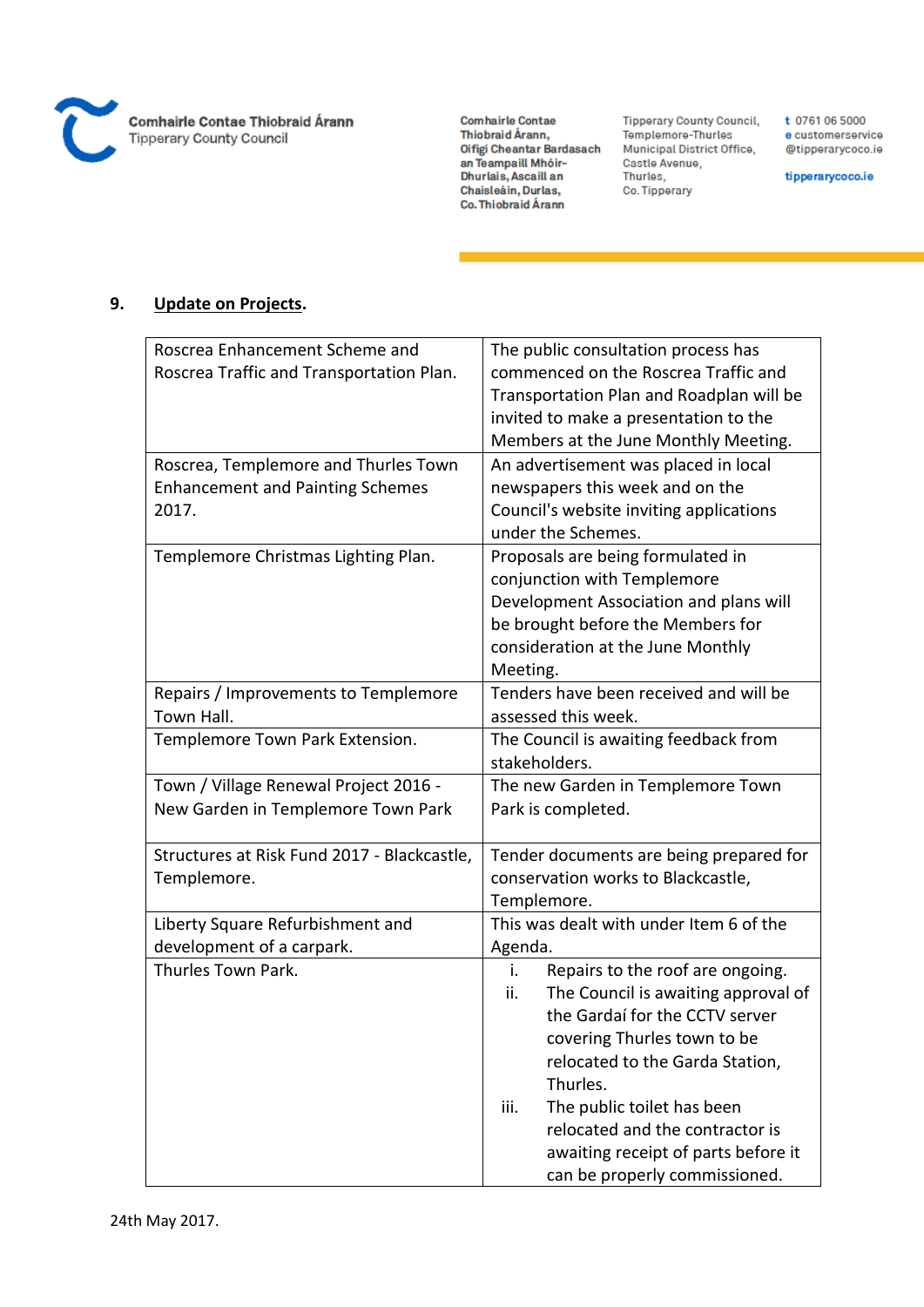

**Comhairle Contae** Thiobraid Árann, Oifigi Cheantar Bardasach an Teampaill Mhóir-Dhurlais, Ascaill an Chaisleáin, Durlas, Co. Thiobraid Árann

**Tipperary County Council,** Templemore-Thurles Municipal District Office, Castle Avenue, Thurles, Co. Tipperary

t 0761 06 5000 e customerservice @tipperarycoco.ie

tipperarycoco.ie

|                                             | iv.<br>A recent article published in the |
|---------------------------------------------|------------------------------------------|
|                                             | Irish Examiner magazine entitled         |
|                                             | "50 Great Playgrounds in Ireland"        |
|                                             | gave a very good review of Thurles       |
|                                             | Town Park.                               |
| Carpark at St. Patrick's Cemetery, Thurles. | Works will commence on completion of     |
|                                             | the surface dressing and strengthening   |
|                                             | programmes.                              |
| Village Enhancement Works 2017.             | Works will commence on completion of     |
|                                             | the surface dressing and strengthening   |
|                                             | programmes.                              |

#### **10. Notices of Motion.**

#### **a) Notice of Motion in the name of Councillor J. Ryan.**

Councillor J. Ryan formerly moved the following Notice of Motion in his name:

"I am calling on this Council to immediately carry out repair or replacement works on the main entrance gates to St. Patrick's Graveyard in Thurles on the grounds of health and safety."

The response circulated to the Members with the Agenda in advance of the Meeting is as follows:

"A survey has been carried out on the gates at St. Patrick's Cemetery Thurles which indicates that the gates are in need of replacement subject to the availability of financial resources "

Councillor Ryan expressed satisfaction with the response and indicated that funding should be sourced and the gates replaced as soon as possible.

#### **b) Notice of Motion in the name of Councillor J. Ryan.**

Councillor J. Ryan formerly moved the following Notice of Motion in his name:

"I am calling on Gas Network Ireland to pipe natural gas to the towns of Thurles, Templemore and Roscrea."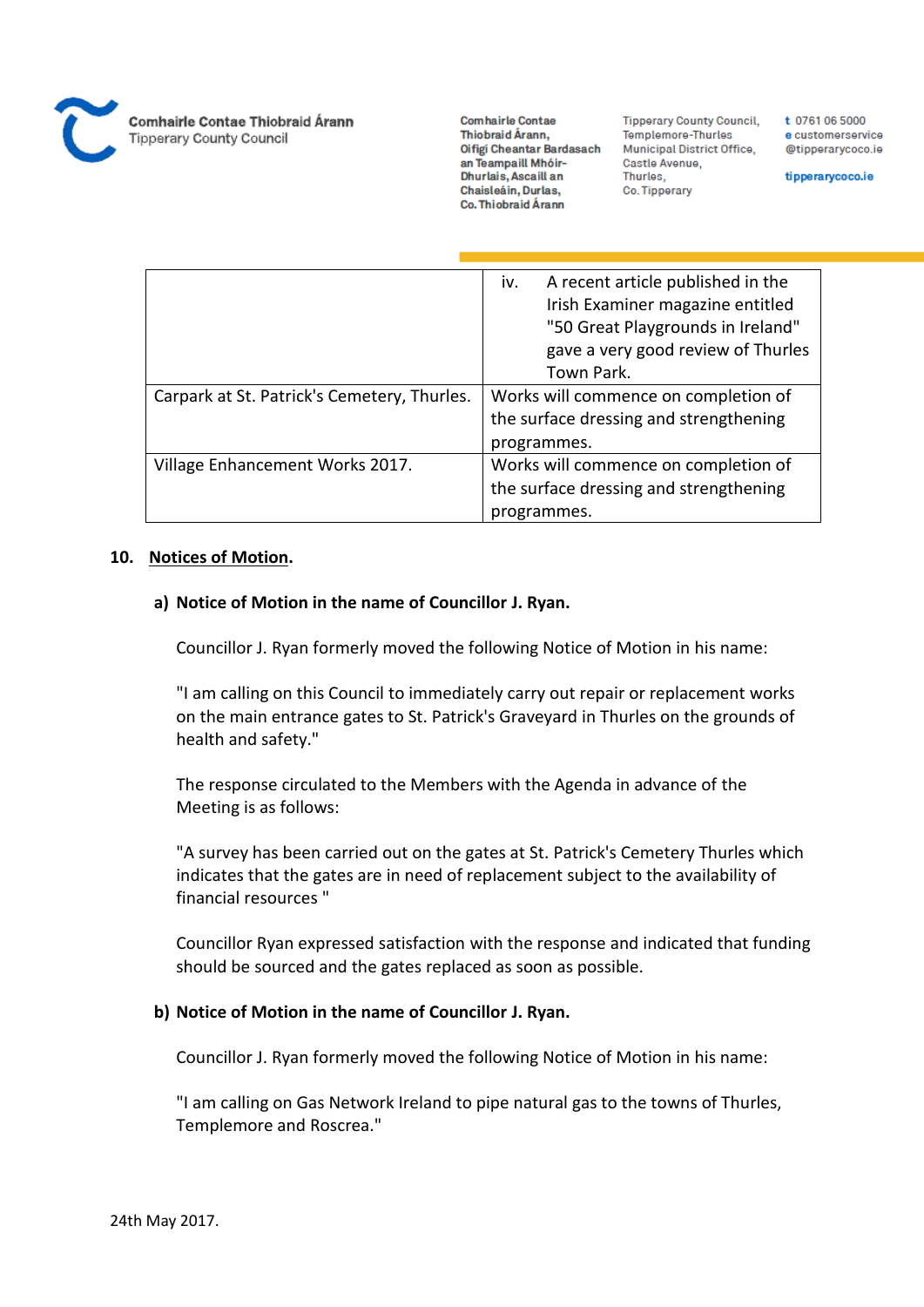

**Tipperary County Council,** Templemore-Thurles **Municipal District Office,** Castle Avenue, Thurles, Co. Tipperary

t 0761 06 5000 e customerservice @tipperarycoco.ie

tipperarycoco.ie

The response circulated to the Members with the Agenda in advance of the Meeting is as follows:

"Subject to the consent of the Members, the request will be forwarded to Gas Networks Ireland for consideration and response"

Councillor J. Ryan expressed satisfaction with the response.

Councillor J. Hogan seconded the Motion.

The Acting Meetings Administrator confirmed that previous correspondence had not been replied to but undertook to write again. It was agreed, at the request of Councillor J. Hogan, that the Lisheen Mines site be included in the written response to Gas Network Ireland.

#### **c) Notice of Motion in the names of Councillors D. Doran and S. Ryan.**

Councillors D. Doran and S. Ryan formerly moved the following Notice of Motion in their names:

"That the Templemore-Thurles Municipal District would consider completing the fencing boundary between Derrynaflan Avenue in Littleton and adjoining lands."

The response circulated to the Members with the Agenda in advance of the Meeting is as follows:

"Contact has been made with Housing Section to establish why the boundary fence was not completed during refurbishment of the housing estate some years ago."

Councillor S. Ryan indicated that there is an ongoing issue with horses in the area and the lack of fencing is not helping the situation. Councillor D. Doran expressed dissatisfaction with the response and requested that the railing should be continued.

#### **d) Notice of Motion in the name of Councillor S. Ryan.**

Councillor S. Ryan formerly moved the following Notice of Motion in his name: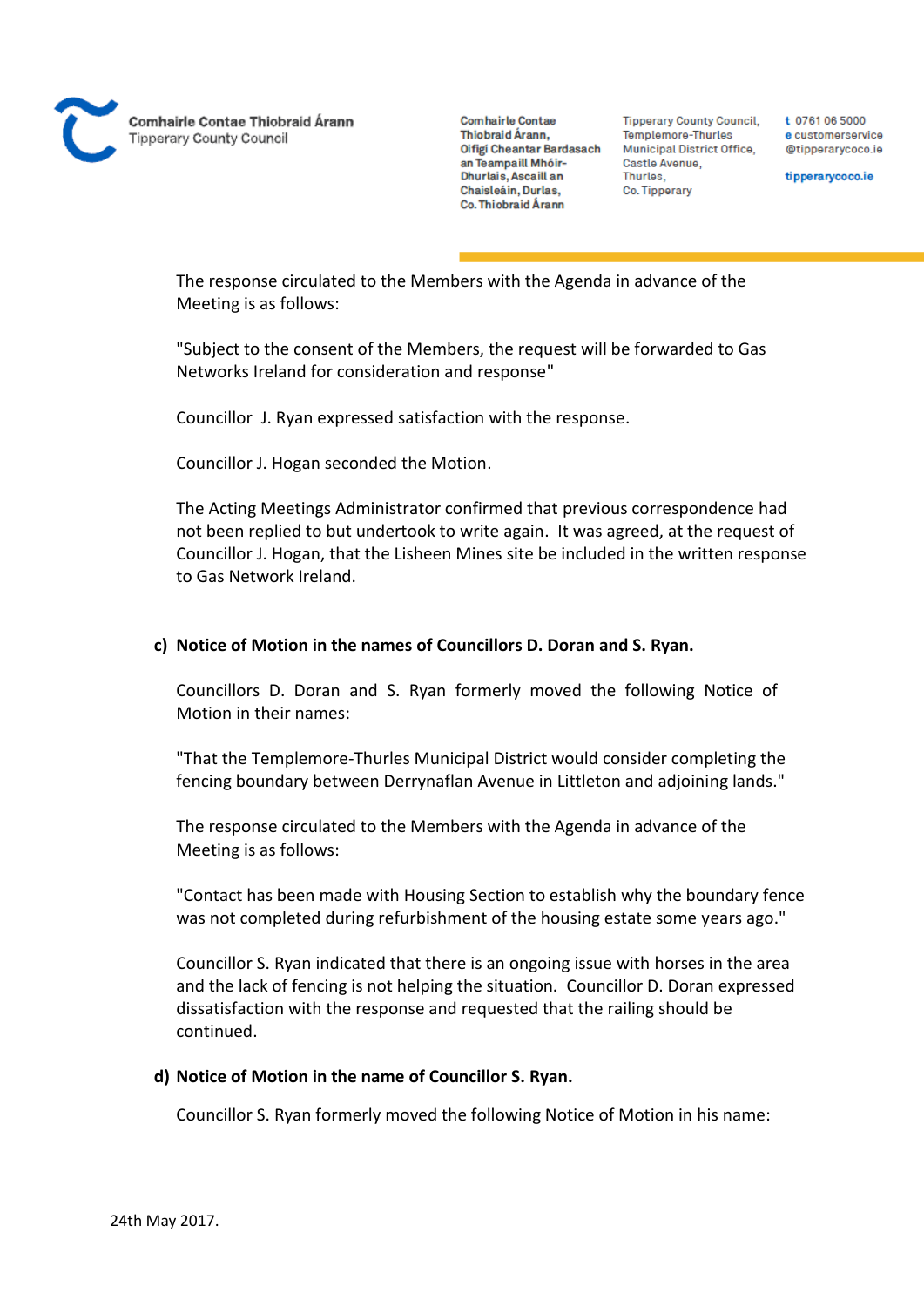**Comhairle Contae** Thiobraid Árann. Oifigi Cheantar Bardasach an Teampaill Mhóir-Dhurlais, Ascaill an Chaisleáin, Durlas, Co. Thiobraid Árann

**Tipperary County Council,** Templemore-Thurles **Municipal District Office,** Castle Avenue, Thurles. Co. Tipperary

t 0761 06 5000 e customerservice @tipperarycoco.ie

tipperarycoco.ie

"That the Templemore-Thurles Municipal District would consider putting a disabled parking space in front of Thurles Post Office to facilitate easier access for people with impaired disability."

The response circulated to the Members with the Agenda in advance of the Meeting is as follows:

"There is insufficient room at this location to provide a disabled parking space. Additional Disabled parking spaces were provided at the front of Liberty Square Car Park, Thurles some years ago on foot of similar requests. However, the provision of Disabled parking is being factored into the detailed design of the Liberty Square Refurbishment Project."

## **e) Notice of Motion in the name of Councillor J. Bourke**

Councillor J. Bourke formerly moved the following Notice of Motion in his name:

"I am calling on the Council to write to the Garda Commissioner seeking restoration of access by the community of Templemore town and the environs to the Swimming Pool and Sports Field in the ownership of Templemore Garda College."

The response circulated to the Members with the Agenda in advance of the Meeting is as follows:

"Subject to the approval of the Members, the request will be forwarded to the Garda Commissioner for consideration and response".

Councillor J. Hogan seconded the Motion.

Councillor J. Bourke indicated that the Garda Training College is an integral part of the community in Templemore and its facilities should be made available for use once again by the community. He expressed grave concern at the negative publicity being generated as a consequence of alleged financial irregularities in the Garda College.

The other Members supported his comments.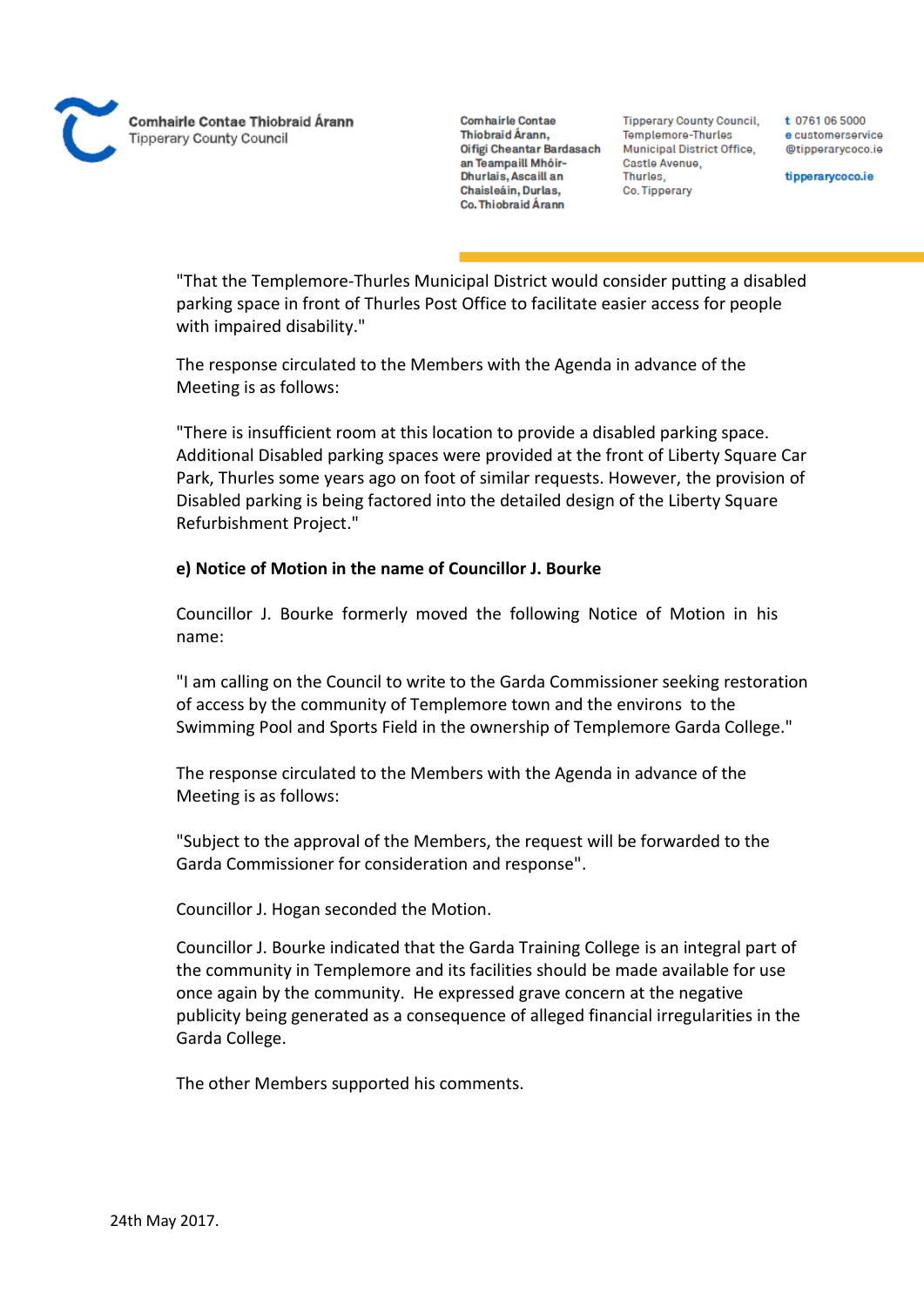

**Tipperary County Council,** Templemore-Thurles Municipal District Office, Castle Avenue, Thurles, Co. Tipperary

t 0761 06 5000 e customerservice @tipperarycoco.ie

tipperarycoco.ie

## **11. Correspondence.**

#### i. Town & Village Renewal Scheme 2017.

The Acting Meetings Administrator confirmed that an expression of interest application for Roscrea Signage Strategy has been submitted to Community and Economic Development Section.

#### ii. Templemore Flood Relief Scheme.

The Acting Meetings Administrator advised that Officials from the OPW will make a presentation to the Members on the Templemore Flood Relief Scheme at the June Monthly Meeting.

#### iii. Proposed Charles J. Kickham Wake Festival Thurles.

Councillor D. Doran asked for the support of the District to the holding of the proposed Charles J. Kickham Wake Festival in Thurles in August which will benefit the community.

### **12. Votes of Congratulations / Sympathy.**

- Councillor J. Bourke congratulated the Templemore U14 Camogie team on winning the County Final and Mr Noel Joyce on winning the All Ireland Title in Recitation in Scór Sinsear 2017.
- Councillor S. Hanafin congratulated the Presentation Secondary School, Thurles on winning the Best Overall School Musical Category in the 2017 Bord Gais Energy Student Theatre Awards this month.

It was agreed that letters of congratulations be forwarded to the above.

## **13. Any Other Business.**

| Upgrade Turtulla Cross and extend       | The Council has engaged Roadplan to       |
|-----------------------------------------|-------------------------------------------|
| footpath linking Archestown Industrial  | prepare a report on Turtulla junction and |
| Estate to the N62 to facilitate the new | the road leading to Archestown Industrial |
| ETB Apprenticeship Centre.              | Estate, Thurles.                          |
| Establish how the www.thurles.ie domain | The issue will be investigated.           |